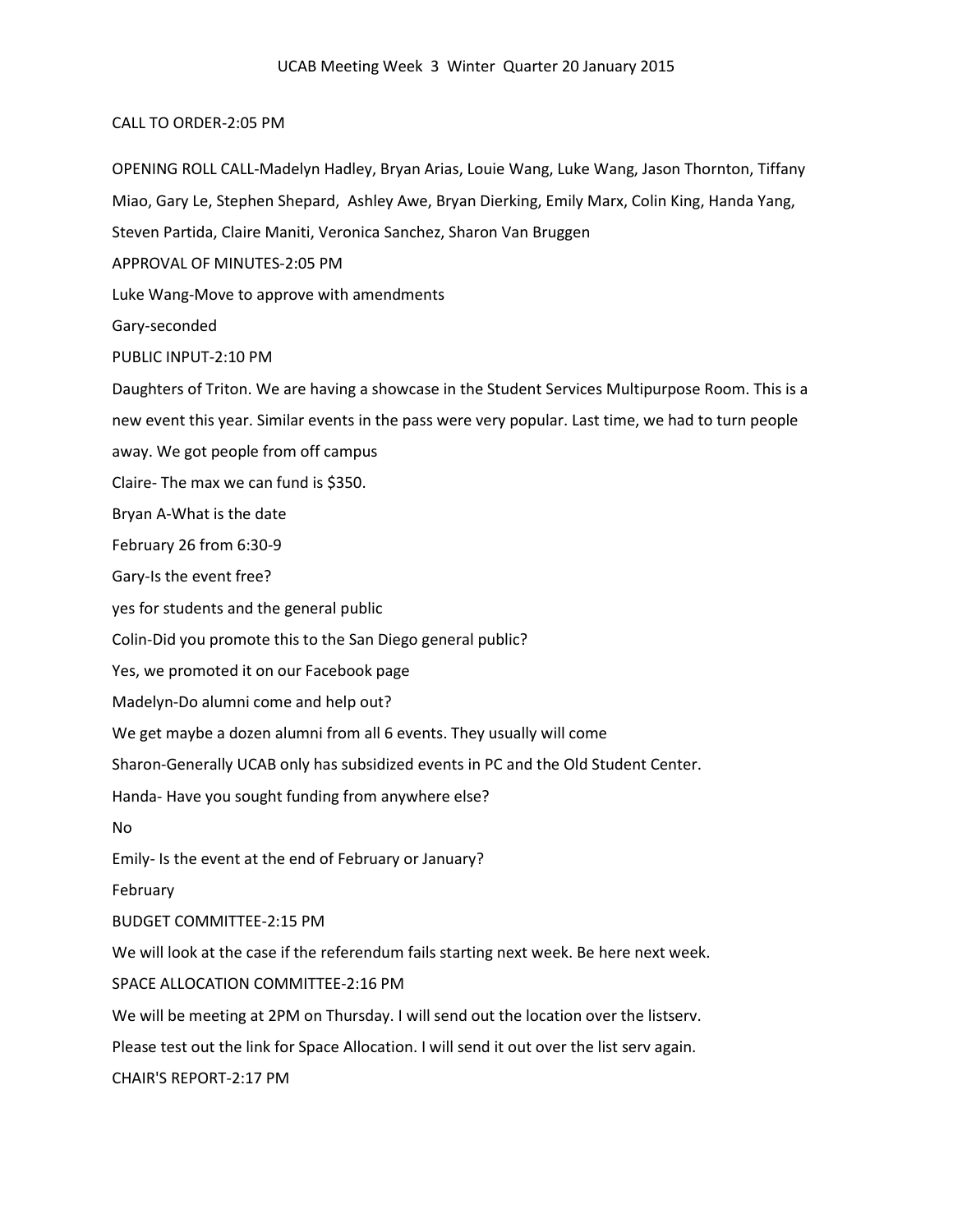AS Ad Hoc Committee will forward their recommendations to AS Council to discuss on Wednesday. Coop Advisory Committee is a GSA/ AS joint committee. VP Campus of GSA and myself will look at the charter again to make this an active committee again. I need 2 volunteers to be a part of this committee. We have a responsibility to make sure these services are available.

Last week, we voted on the referendum. I sent out some language changes. I will be making these amendments into New Business.

VICE CHAIR'S REPORT-2:21 PM

We need a PID to do the space allocation application

DIRECTOR'S REPORT-2:21 PM

NOTHING NEW TO REPORT

Bryan A-What is the date for the opening of Starbucks?

Late Spring Quarter

Colin-I've been getting emails about hiring at Starbucks.

I believe it will happen about two months before Starbucks opens.

NEW BUSINESS-2:23 PM

I added the dates and removed a clause that said students will be emailed with the referendum

language prior to the election. I changed the word fee to say increase. I relocated a financial statement

to be in line with UCOP policy that all financial statements be

Gary-I move to approve

Louie-Second

Madelyn-Yes

Bryan-Yes

Louie-Yes

Luke-Yes

Jason-Yes

Tiffany-Yes

Gary-Yes

Stephen-Yes

Ashley-Yes

Bryan D- Yes

Emily-Yes

Colin-Abstain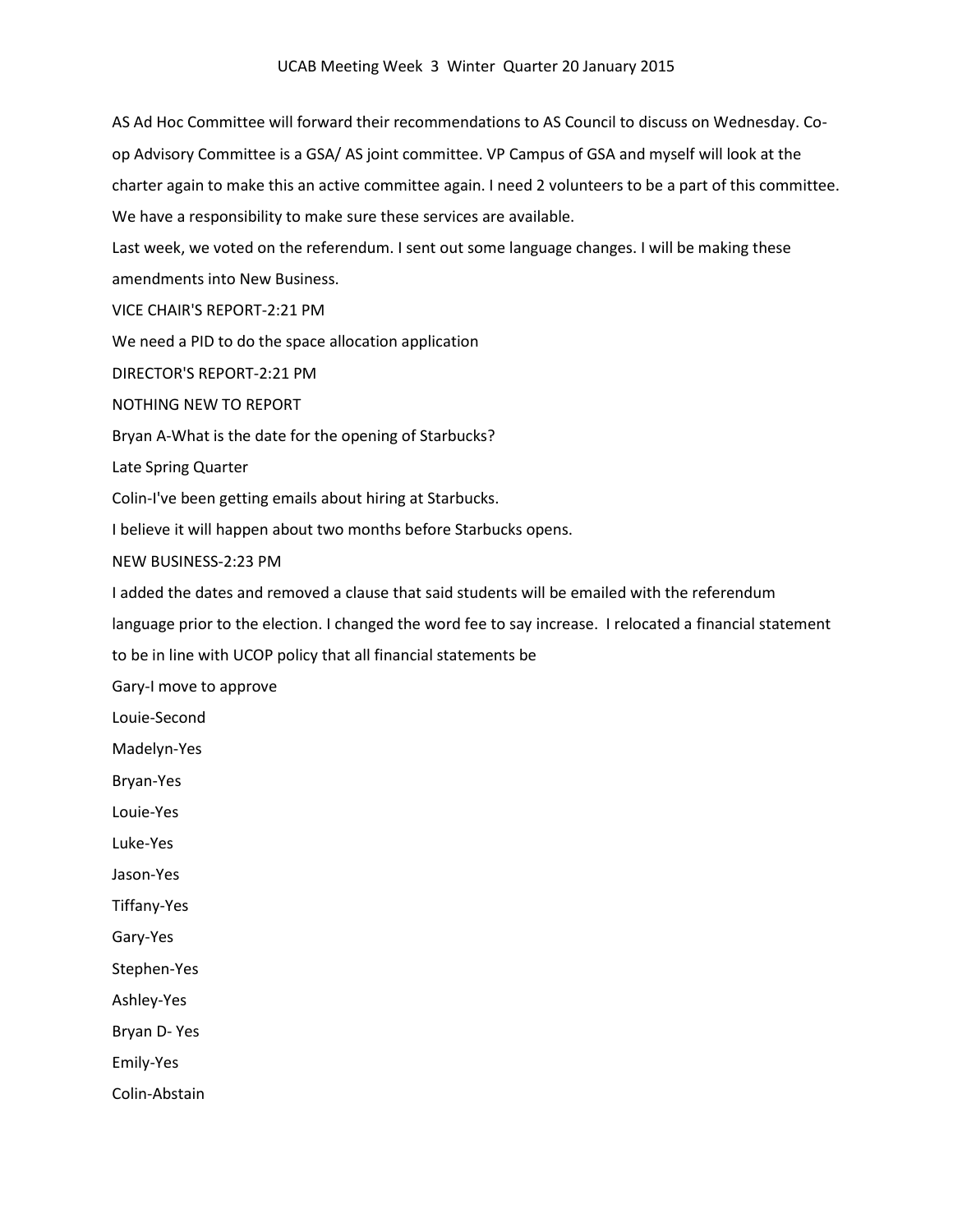Handa-Yes Steven-Yes Claire-Abstain Veronica-Yes Motion passed 14-0-2. Jeremy-Did you say yes or abstain? Tiffany-Yes I will put it forward to AS and GSA who will then send it forward. Bryan-If UCOP sends back the referendum does AS and GSA have to reaffirm the language? Sharon-The referendum comes back for discussion Tech Fee Subsidy for Daughters of Triton Gary-Is the subsidy by event or group? Group Gary-So each group could ask for tech fee subsidy? Colin-Yes but we generally don't fund events outside of University Centers. Gary-Assuming it was on UCEN property, could each group request a tech fee waiver? Colin-Yes but each group is limited to \$350/ year and each event is limited to \$350. Madelyn-I move to table the funding request indefinitely. Seconded-Handa OLD BUSINESS-2:33 PM Funding for Pro and Con campaigns Claire-Heather Belk said each campaign spends between \$200-\$250. I would suggest that we fund something. Gary-I believe we should spend \$250 to maximize the options and to ensure students turn out. Bryan-How is it decided who will run the con campaign? Colin-In ASUCSD Standing Rules, there are 4 requirements about who will be chosen. Bryan-Who chooses who gets to run the con campaign? Colin-The advocate general sends an email to the entire student body advertising for the con and pro Gary-I move to approve to fund \$250 for the pro and con Handa-Second Bryan D-I object to stipulate it will come from General Initiatives. Colin-I believe it will come from Programming Overflow.